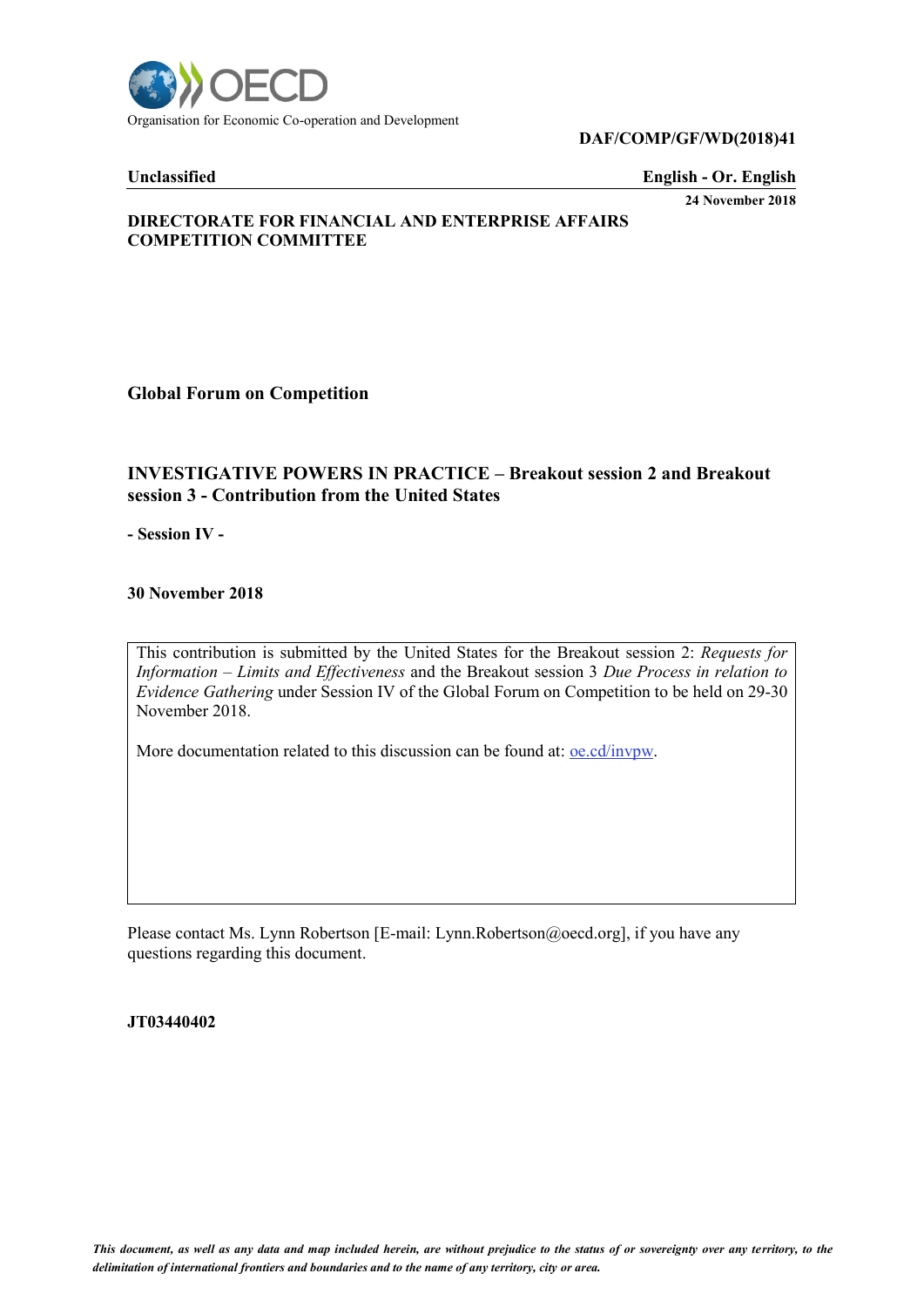# *Investigative Powers in Practice*

*Breakout Session 2: Requests for Information – Limits and Effectiveness and Breakout Session 3: Due Process in relation to Evidence Gathering*

**-- United States –**

## **1. Requests for Information – Limits and Effectiveness**

**1.1. In the context of the cases you are describing, how did you determine to issue a RFI to an undertaking or a person? How did you access the information needed to draft an effective RFI? While preparing a RFI in the context of the cases you are describing, did you use information gathered in the context of a previous separate investigation? Are there any limitations to the use of information collected in the context of a previous separate investigation?**

1. When voluntary requests for information are judged to be inadequate or inappropriate for the agencies' needs, Civil Investigative Demands  $(CIDs)^1$  can be used to compel production of information and documents. CIDs may be served on any natural or juridical person, including suspected violators, potentially injured persons, witnesses, and record custodians, if there is "reason to believe" that the person may have documentary material or information relevant to a civil antitrust investigation.

2. For the Division, if there is "reason to believe" that any violation within its scope of authority has occurred, there is sufficient authority to issue a CID even in the absence of "probable cause" to believe that any particular violation has occurred. In criminal investigations, which are conducted exclusively by the Division, a grand jury has similar latitude in framing subpoenas for production of evidence and testimony. Likewise, the FTC has authority "to require by subpoena the attendance and testimony of witnesses and the production of . . . documentary evidence relating to any matter under [civil] investigation."<sup>2</sup>

3. At the time CIDs are drafted, agency staff often lacks information about the manner in which respondent's documents are organized, their geographic distribution, accessibility, and other factors relevant to setting a reasonable response date. Consequently, agencies generally serve CIDs with a cover letter inviting the respondent, or its counsel, to telephone an antitrust investigator identified in the letter in order to attempt to resolve any avoidable problems created by the CID. Responders to this invitation almost

<sup>1</sup> See Antitrust Civil Process Act, 15 U.S.C. §§ 1311-14.

<sup>2</sup> 15 U.S.C. § 49.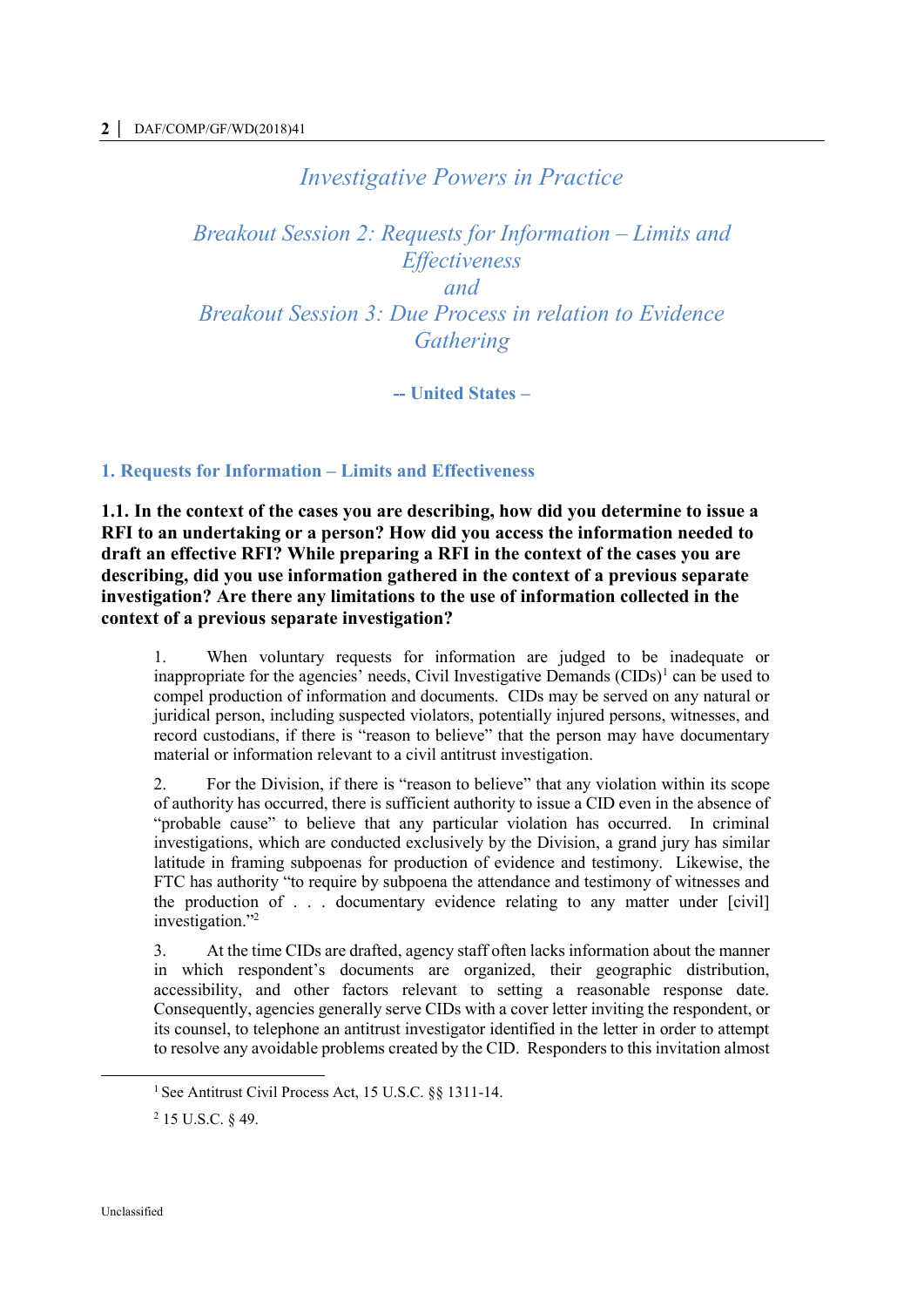always engage staff in a compliance negotiation, seeking to modify the scope of the request and enlarge the time for response. Recipients of FTC CIDs are required to meet and confer with staff within fourteen days after receipt of process.<sup>3</sup>

4. None of the statutory provisions governing the use of compulsory process limits the agency's use of submitted information to a particular matter.

# **1.2. Can you request information from third parties? If so, are RFIs from third parties voluntary or compulsory? In the context of the cases you are describing, has professional obligation to secrecy/confidentiality of third parties been raised as an objection to your information request?**

5. The U.S. Agencies may issue compulsory process to third parties. The Agencies are always available to discuss a respondent's concerns about the scope of a particular request for information (RFI). They also seek to obtain the information that they need without imposing an undue burden on a respondent. When the Agencies issue compulsory RFIs, either in the form of a Second Request in a merger investigation or a subpoena or CID, they typically encourage the recipient to discuss the request and, indeed, recipients almost always engage the Agencies' staff in a compliance negotiation. Staff and counsel for the recipient often have extended discussions and agree to modifications and/or deferrals that ensure that the Agencies obtain the information that they need for their investigations, while minimizing  $-$  to the extent possible  $-$  the cost and burden on the recipient.<sup>4</sup> Typically, staff and the recipient's counsel will examine the recipient's organizational chart and come to an agreement on a set of individuals whose files must be searched for responsive documents. The number and position of the search group individuals varies depending on the nature and complexity of the investigation. The process is generally the same whether the recipient is a potential defendant or a third party; however, the Agencies recognize that third parties are differently situated than potential defendants and therefore strive to an even greater extent to minimize their burden.

6. The same U.S. federal statutes that provide authority for the Agencies to obtain information from parties and third parties in civil investigations also provide for confidential treatment of submitted information.<sup>5</sup> Thus, the Agencies have developed rules and policies for the treatment of information to ensure that, while they obtain

 $\overline{a}$ 

5 See, e.g., 15 U.S.C. § 18a(h).

 $3$  16 C.F.R. § 2.7(k).

<sup>4</sup> For example, in some situations, the Agencies will use a "quick look" review for investigations, which can further minimize burdens on the parties. See Division Manual III-43 ("When staff believes that the resolution of discrete issues through the examination of limited additional information could be sufficient to satisfy the Division that the transaction is not anticompetitive, staff may arrange a 'quick look' investigation. In a 'quick look' investigation, the parties refrain from complying fully with the Second Request and instead provide limited documents and information, and staff commits to tell the parties, by a particular date, whether full compliance will be necessary."); Horizontal Merger Investigation Data, Fiscal Years 1996-2011 at 2 & n.7 (FTC Jan. 1, 2013), [https://www.ftc.gov/sites/default/files/documents/reports/horizontal-merger-investigation-data-fiscal](https://www.ftc.gov/sites/default/files/documents/reports/horizontal-merger-investigation-data-fiscal-years-1996-2011/130104horizontalmergerreport.pdf)[years-1996-2011/130104horizontalmergerreport.pdf](https://www.ftc.gov/sites/default/files/documents/reports/horizontal-merger-investigation-data-fiscal-years-1996-2011/130104horizontalmergerreport.pdf) ("For example, in some cases, Commission staff may have determined very quickly that the evidence obtained could not support the market definition postulated in the second request. Second request investigations closed upon the receipt of limited, but dispositive information, are categorized as 'Quick Looks'. . . .").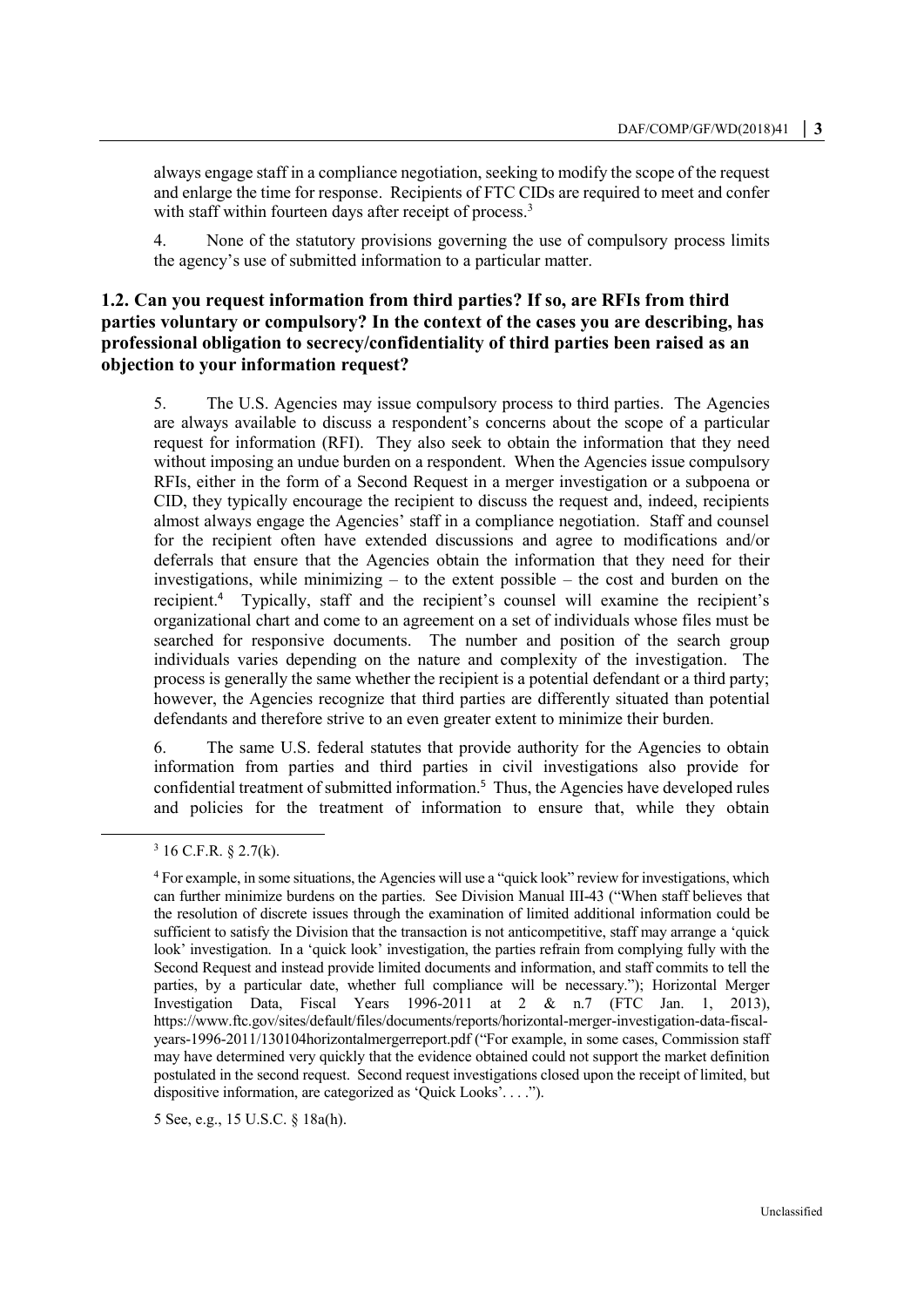### **4 │** DAF/COMP/GF/WD(2018)41

comprehensive information regarding the topic of the investigation or action, they also balance the need to protect confidential information obtained in enforcement matters against the need to provide targets of competition enforcement proceedings with the evidence forming the basis of the case against them to allow them fairly to defend themselves. During the course of an investigation, information provided by parties under investigation or by third parties is generally treated as confidential by the Agencies, both as a matter of policy and pursuant to statutory restrictions and common law privileges. 6 The Agencies are especially careful to protect the identities of any complainants. Thus, although the Agencies will often share the nature of their concerns with potential defendants, as well as their general understanding of the facts and evidence, throughout the course of their investigations they will not – and, indeed, cannot – share specific confidential information submitted by third parties.

**1.3. In your jurisdiction, are non-compliance to a RFI, late submission of information or provision of misleading, incorrect or incomplete information sanctioned? If so, what has been impact of the possibility of sanction on the respondents and cases so far? How did you verify the accurateness and corroborate the information collected – did you crosscheck with information gathered in other RFIs/interviews/unannounced inspections? If so, how onerous was that exercise? If intent is a required condition to sanction provision of incorrect, incomplete or misleading information, in the cases you are describing, how did you assess the intent of the respondent?** 

7. Should a party not comply with a subpoena or CID, the Agencies would have to petition a federal district court for an order enforcing and requiring compliance with the subpoena or CID. For example, if the witness refuses to answer a question in the course of a deposition, the antitrust investigator conducting the examination may petition the district court for an order compelling the witness to answer. The party then would have the

 $\ddot{\phantom{a}}$ 

 $6$  For investigations of notified mergers, section 7A(h) of the Clayton Act, 15 U.S.C.  $8$  18a(h), prohibits public disclosure of any information provided to DOJ or FTC pursuant to the Hart-Scott-Rodino ("HSR") Act, except "as may be relevant to any administrative or judicial action or proceeding" to which the FTC or DOJ is a party, or to Congress. Information obtained from CIDs is governed by the Antitrust Civil Process Act, 15 U.S.C. § 1313(c), (d), which provides that no material documents, interrogatory responses, or deposition transcripts received in response to a CID may be made public unless the submitter has waived confidentiality. CID material also may be used in courts, administrative bodies, or grand juries. HSR and CID materials are expressly exempted from disclosure under the Freedom of Information Act (FOIA), 5 U.S.C. § 552. Information provided voluntarily to the DOJ or FTC (i.e., not under HSR or pursuant to a CID) does not receive protection under antitrust statutes; however, as a matter of policy the DOJ and FTC typically do not disclose such information without good cause. In addition, information that could disclose the identity of a confidential source is exempted from production in the event of a FOIA request for disclosure. Information provided by a confidential source in the course of a criminal investigation is also exempted from disclosure under FOIA. The Privacy Act, 5 U.S.C. § 552a(b), also provides protections for records maintained by the Agencies that contain identifying information about an individual. Common law privileges may also protect information voluntarily provided to the Agencies, such as the law enforcement or investigatory files privilege and the privilege for information given to the government on a pledge of confidentiality.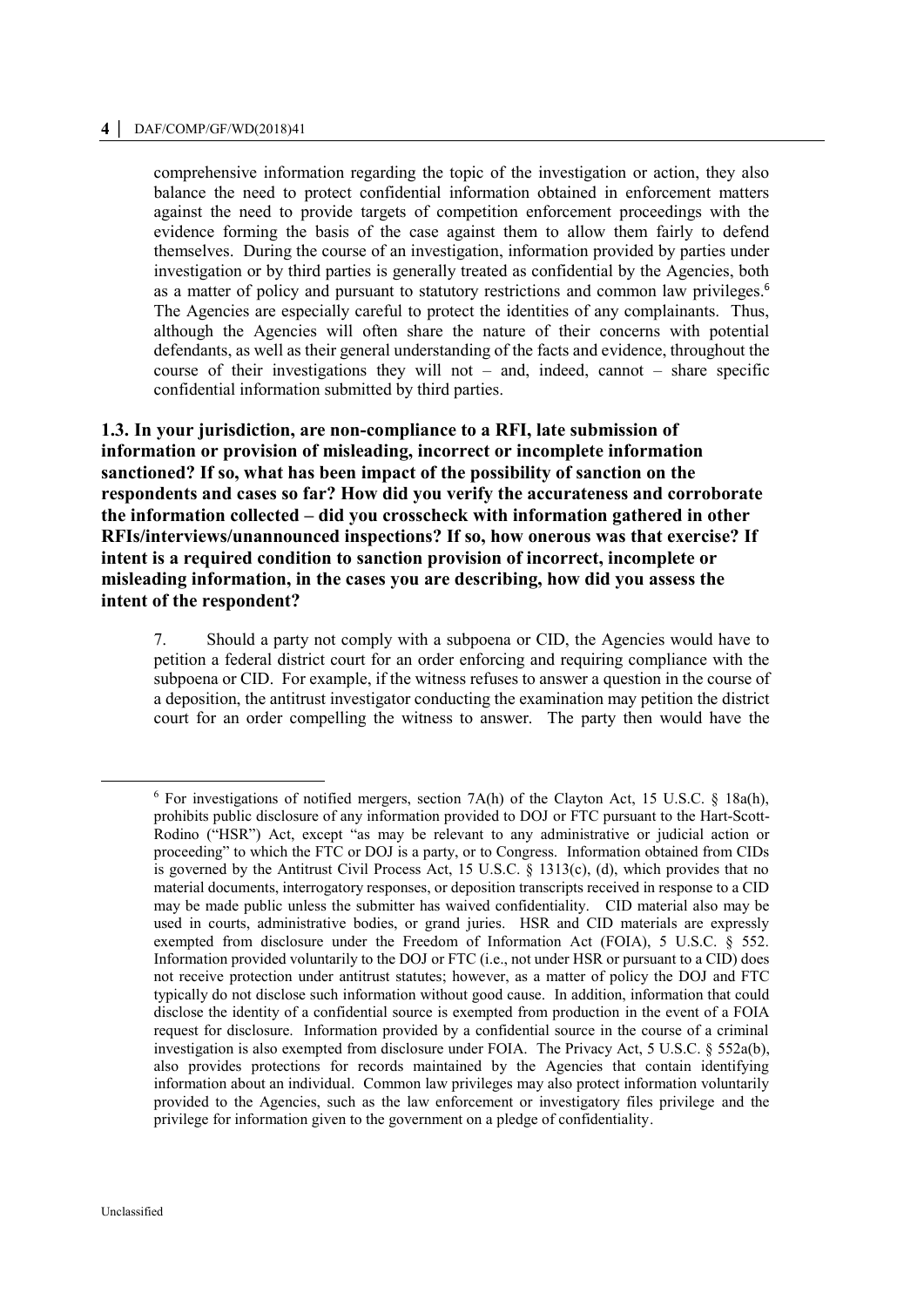opportunity to make any objections to the subpoena or CID to the court to convince it to deny the Agency's petition for enforcement.

8. It is a criminal offense intentionally to withhold, misrepresent, conceal, destroy, alter, or falsify any documentary material, answers to written interrogatories, or oral testimony that is the subject of a CID.<sup>7</sup> Where there is reason to believe that a CID recipient has intentionally withheld documents or information or has in any other way attempted to evade, avoid, or obstruct compliance with a CID, initiation of a grand jury investigation is an option.

# **1.4. In the context of the cases you are describing, have answers to RFIs produced large amounts of data, in digital or a different format? Did you need to invest in specialised IT staff/software to review that data? Did that have an impact on the costs and duration of competition investigations/inquiries? Have you had to adopt measures to narrow the scope of RFIs and/or adequately review the data provided in answers to them?**

9. Parties responding to RFIs produce large quantities of data, almost exclusively in electronic format. The Division and the Commission have invested in litigation support services that are responsible for processing and loading the data received and putting it in an electronic review platform; the increasing amounts of data take additional time to load. The Division and the Commission encourage staff to negotiate modifications that limit the production of redundant or unnecessary information.

## **2. Due Process in Relation to Evidence Gathering**

**2.1. In the context of the cases you are describing, was any investigative procedure or collected evidence challenged before the courts as breaching due process rights? Was this done separately or in the context of an appeal of a final decision? On what grounds (proportionality, the scope of the evidence gathering method, to the violation of legal professional privilege, confidentiality, business secrecy or the right of not-selfincrimination, territoriality) it has been challenged? What was the outcome of such challenges? Have such challenges led to changes in how you collect evidence? Have you adopted any internal mechanisms to review use of investigative powers or taken measures to ensure transparency in evidence gathering process?**

10. Successful challenges to CIDs are rare and generally have been limited to burden and relevance issues. A respondent to a CID from the FTC may not object to CID specifications by bringing an action in court without first availing itself of a potential administrative remedy.<sup>8</sup> For this reason, challenges usually occur prior to any decision on the merits, but can be raised again on appeal of a final decision.

 $\overline{a}$ 

<sup>7</sup> See 18 U.S.C. § 1505.

<sup>8</sup> See, e.g., General Finance Corp. v. Federal Trade Comm'n, 700 F.2d 366, 368-69 (7th Cir. 1983). The FTC's Rules of Practice describe the process for making an administrative challenge to CIDs or subpoenas. See 16 C.F.R. § 2.10 (Petitions to limit or quash Commission compulsory process).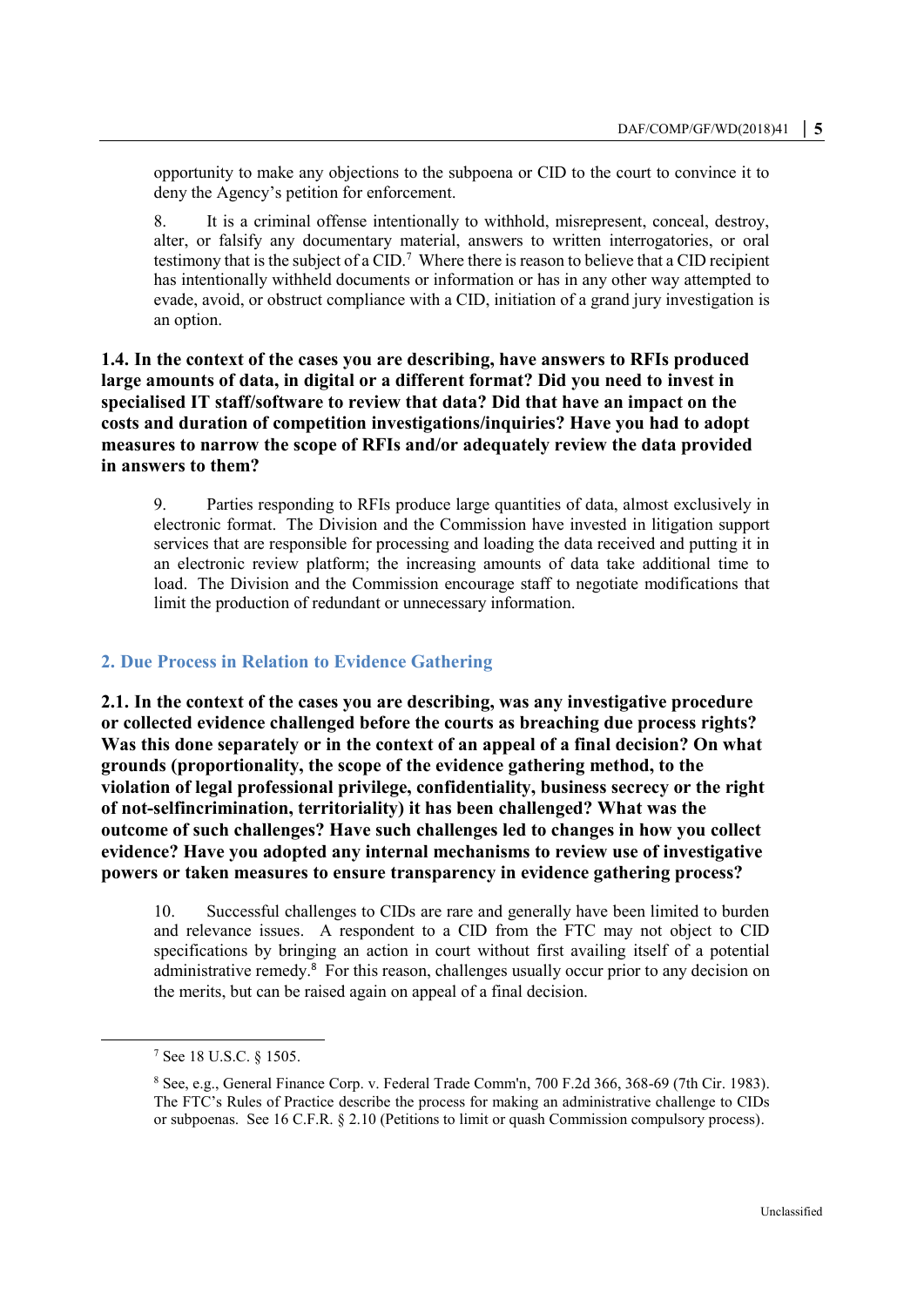11. Each CID must state the nature of the conduct, activity, or proposed action under investigation and the provision of law applicable to the investigation. Several cases have involved challenges to the adequacy of the description of the investigation, but courts have found the descriptions to be satisfactory; a leading case noted that "to insist upon too much specificity with regard to the requirement . . . would defeat the purpose of the [CID statute]."<sup>9</sup>

12. Other cases have challenged the good faith of the government's motives in issuing CIDs, and CID recipients have challenged CIDs and asked for discovery on the grounds that they were issued in response to outside political pressure or to pay off a political debt. In at least one case, discovery was granted, but in others, an affidavit from Division officials was sufficient for the court to deny discovery.<sup>10</sup>

13. Other cases have challenged CIDs on jurisdictional grounds. In *United States v. Time Warner, Inc*., <sup>11</sup> for example, the court ordered CIDs enforced despite the recipients' claim that their conduct outside the U.S. was exempt from the antitrust laws under the Foreign Trade Antitrust Improvements Act. The court suggested that the Division need not affirmatively establish the basis for its subject matter jurisdiction in order to conduct an investigation, but rather could use CIDs to determine whether the purported antitrust exemption was applicable.

# **2.2. In the context of the cases you are describing, are the seized documents during an on-the-spot inspection sifted at the premises of the undertaking or the authority? If sifting can be done at the premises of the authority, is attendance of lawyers or representatives of the investigated parties to the sifting of the seized evidence required? If so, was lack of compliance with such rules a potential ground for annulment of a final decision?**

14. After a seizure pursuant to a search warrant, the Division and Federal Bureau of Investigation will take the seized materials and examine them back in their government offices. Seized documents are reviewed by an independent "filter team" to remove any materials protected by attorney-client privilege before being turned over to the investigative team.

15. Attendance of lawyers or representatives of the investigated parties is not required during the actual search at the corporate premises, and so the presence (or lack thereof) of a corporate representative is not grounds upon which to suppress evidence obtained pursuant to the warrant. An inventory of property seized must be prepared by one of the searching officers in the presence of another officer and, if present, a corporate representative. If either is not present, the inventory must be prepared in the presence of at least one other credible person. The executing officer must give a copy of the search warrant and a receipt for the property seized to a corporate representative or leave a copy of each at the place of the search.<sup>12</sup> In addition, in some cases, a corporate representative may provide assistance to the executing officers during the execution of the search, such as guiding officers to certain

 $\overline{a}$ 

<sup>9</sup> Gold Bond, 221 F.Supp. at 397; see Division Manual, III-73.

<sup>10</sup> See Division Manual, III-74-75.

<sup>11</sup> United States v. Time Warner Inc., No. MISC.A. 94-338, 1997 WL 118413 (D.D.C. Jan. 22, 1997).

<sup>&</sup>lt;sup>12</sup> Fed. R. Crim. P.  $41(f)(1)(B)-(C)$ .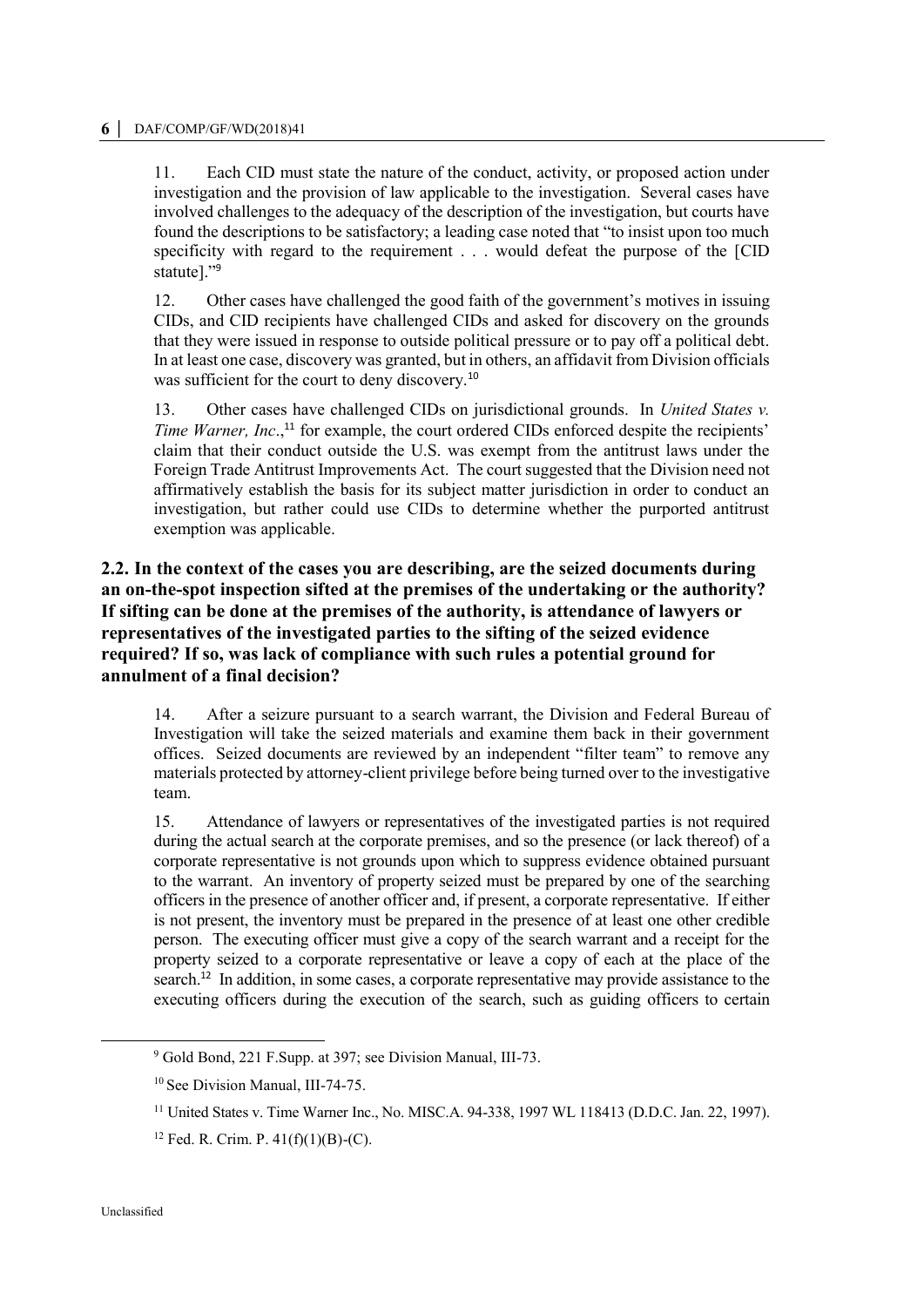portions of the business or answering questions pertinent to the search. Corporate representatives obviously will not be allowed to interfere with the search.

16. Failure to let the lawyers accompany the officers as they are executing the search is not a ground for overturning any final decision, although evidence obtained following a search may be suppressed on other grounds, such as failure to meet the probable cause standard for obtaining the search warrant.

**2.3. Disclosure of evidence to investigated parties is a crucial issue in terms of ensuring right of defence. In the context of the cases where you gathered very large amount of information or digital data, how did you manage the evidence disclosure processes? Did you disclose all the information on the file or only the exculpatory evidence? How did you ensure that all relevant evidence was made available to the parties and that they are given sufficient times to prepare their defence? Was the lawfulness of the practices you adopted challenged in court as breaching dueprocess rights?**

17. If the Division or Commission initiates an enforcement proceeding in a federal district court, defendants are entitled under constitutional law and federal procedural rules to extensive discovery of the evidence that the Agency has gathered for its case. Discovery in civil litigation in cases brought by the Agencies is governed by the same standard rules for discovery in civil litigation that apply in any private litigation.<sup>13</sup> Those rules require the government (indeed all parties to a litigated matter) to provide, for example, documents, as well as the names of individuals, that it may use to support its claims, and entitle defendants to request relevant documents from the government, to depose the government's witnesses, and to obtain substantial information about the government's expert testimony, if any.

<span id="page-6-0"></span>18. In federal criminal prosecutions, the defendant's discovery rights are governed primarily by the Federal Rules of Criminal Procedure,<sup>14</sup> supplemented by statute.<sup>15</sup> These rules originate from a number of important Supreme Court decisions, which imposed affirmative discovery obligations on the government.<sup>16</sup> Under these rules, the Antitrust Division is required to disclose, for example, any documents, tangible objects, or other item in its possession, custody or control if the item is material to preparing the defense, or the government intends to use the item in its case-in-chief at trial, or the item was obtained from or belongs to the defendant. It must also disclose reports of examinations and tests in its possession, custody, or control if the item is material to preparing the defense or the

 $\overline{a}$ 

<sup>&</sup>lt;sup>13</sup> See Fed. R. Civ. P. 26-37. Moreover, the FTC revised its Rules of Practice for Adjudicative Proceedings to substantially comport with the Federal Rules of Civil Procedure. See 73 Fed. Reg. 58832 (Oct. 7, 2008).

<sup>14</sup> See Fed. R. Crim. P. 16(a).

<sup>15</sup> Jencks Act, 18 U.S.C. §3500.

<sup>&</sup>lt;sup>16</sup> See Giglio v. U.S., 405 U.S. 150 (1972) (requiring that prosecution must disclose any deal with a witness that might call the witness's credibility into question); Brady v. Maryland, 373 U.S. 83 (1963) (requiring prosecution to disclose any material which is potentially exculpatory, including evidence that would mitigate the sentence, or that might impeach the credibility of a prosecution witness); Jencks v. U.S., 353 U.S. 657 (1957) (requiring prosecution to produce any witness statement in its possession that relates to the subject of the witness' testimony, if that witness is testifying against the defendant).